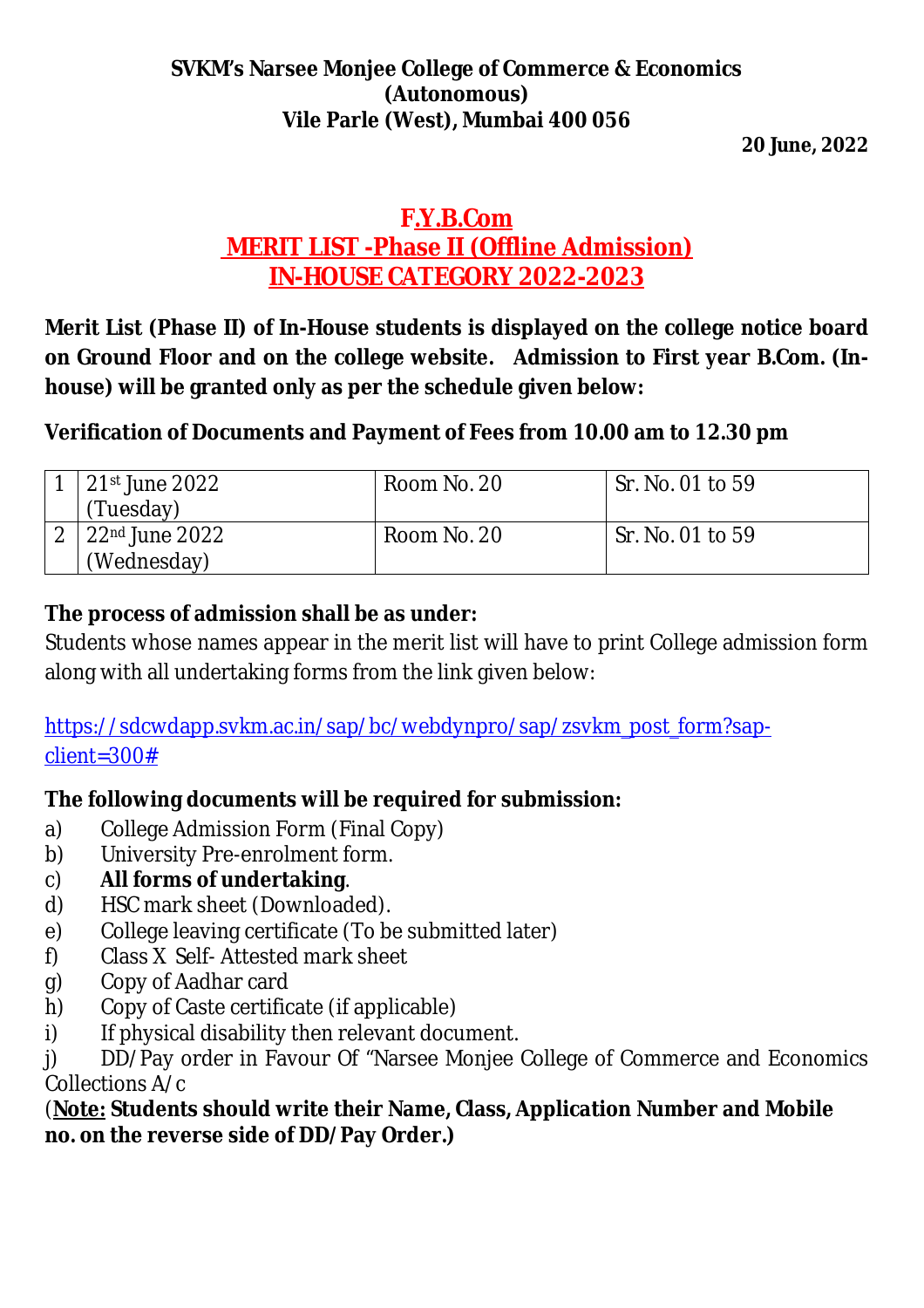| <b>Course</b> | <b>Open Category Students</b><br>(Annual Fees) | <b>Reserved Category Student</b><br>(Annual Fees) |  |
|---------------|------------------------------------------------|---------------------------------------------------|--|
| F.Y.B.Com.    | Rs. 11750/-                                    | Rs. 8505/-                                        |  |

**If a student fails to secure their Admission on the said dates he/she may LOSE CLAIM ON THE SEAT IN THIS COLLEGE.** 

◇

**Dr. Parag Ajagaonkar Principal**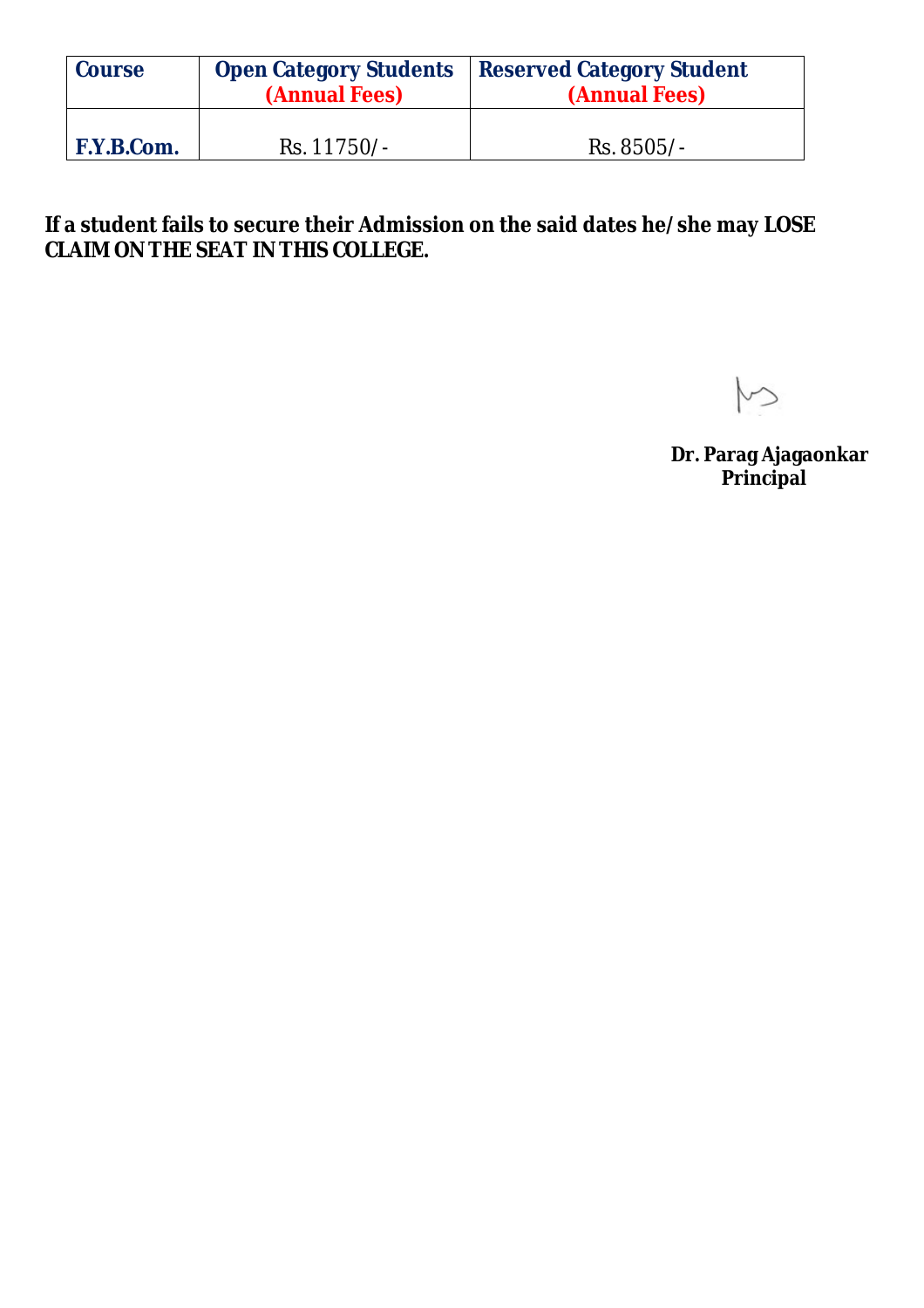#### SHRI VILE PARLE KELVANI MANDAL'S Narsee Monjee College of Commerce & Economics (Autonomous)



**Bachelor of Commerce (CBCGS) Inhouse**  $2022 - 23$ 



MUMBAI-56 ÷

| Sr. No.     | Merit No. | Phase  | Application No. | <b>Student Name</b>                         | Score |
|-------------|-----------|--------|-----------------|---------------------------------------------|-------|
| 001         | 00001     | 02     | 600700306       | MODY GARV RAJESH                            | 95.17 |
| 002         | 00002     | 02     | 600699864       | <b>JAIN DIYA MUKESH</b>                     | 92.00 |
| 003         | 00003     | 02     | 600699938       | <b>BAJAJ DIYA BHARAT</b>                    | 91.83 |
| 004         | 00005     | 02     | 600701346       | JAIN APEKSHA LALIT                          | 91.17 |
| 005         | 00006     | 02     | 600699551       | PANDIT KRISHA ROHAN                         | 91.00 |
| 006         | 00008     | 02     | 600700334       | <b>GALA STUTI JIGAR</b>                     | 90.33 |
| 007         | 00010     | 02     | 600699490       | <b>MAKWANA RAKSHITA RAJESH</b>              | 89.50 |
| 008         | 00011     | 02     | 600701334       | <b>GADA HASHVI GIRISH</b>                   | 89.33 |
| 009         | 00016     | 02     | 600699839       | IYER AARUSHI SRINIVASAN SRINIVASAN          | 88.67 |
| 010         | 00020     | 02     | 600701115       | <b>GANDHI MAITRI BHAVESH</b>                | 87.83 |
| 011         | 00023     | 02     | 600701460       | CHOUDHARY TANYA NARESH                      | 87.17 |
| 012         | 00025     | 02     | 600700135       | TIWARI PRANAV OMPRAKASH                     | 87.00 |
| 013         | 00026     | 02     | 600701081       | AJMERA DIVIT KAPIL                          | 86.83 |
| 014         | 00027     | 02     | 600701203       | MEHTA AAYUSHI VINAY                         | 86.50 |
| 015         | 00031     | 02     | 600701111       | PATEL VINIT ARVIND                          | 86.17 |
| 016         | 00030     | 02     | 600700066       | <b>SHAH RIYA AMIT</b>                       | 86.17 |
| 017         | 00033     | 02     | 600700636       | PUNAMIA VIDHI SURESH                        | 85.83 |
| 018         | 00034     | 02     | 600700516       | <b>GANDHI SHUBHAM MANISH</b>                | 85.67 |
| 019         | 00035     | 02     | 600701427       | SAVLA JIYA KUNAL                            | 85.67 |
| 020         | 00036     | 02     | 600700622       | PUNAMIA VANSH SURESH                        | 85.33 |
| 021         | 00043     | $02\,$ | 600699909       | DONGA HINAL KISHOR                          | 84.67 |
| 022         | 00044     | 02     | 600700169       | <b>SHAH OM NILESH</b>                       | 84.50 |
| 023         | 00049     | 02     | 600701182       | DOSHI VIYA AMIT                             | 83.83 |
| 024         | 00056     | 02     | 600700873       | SHARMA TIA VIKRANT                          | 83.33 |
| 025         | 00057     | 02     | 600700886       | SHAH PRACHI ATUL                            | 83.33 |
| 026         | 00059     | 02     | 600700946       | KARIA DARSHEEL DINESH                       | 83.17 |
| 027         | 00060     | 02     | 600699989       | <b>DESAI DIKSHA TEJAS</b>                   | 83.00 |
| 028         | 00063     | 02     | 600700608       | <b>GALA TANISH NITIN</b>                    | 82.33 |
| 029         | 00065     | 02     | 600699976       | <b>BHARWADA PRIYANSHI MICKEY</b>            | 82.00 |
| 030         | 00067     | 02     | 600700082       | MARWAH HARSHEEN KAUR HARPREET SINGH         | 81.67 |
| 031         | 00069     | 02     | 600700584       | $E$ OF $CO$<br><b>JHAVERI DHRUVI MANISH</b> | 81.50 |
| 032         | 00070     | 02     | 600701033       | SVKM's<br>POWVALLA ZENOBIA FARROKH          | 81.33 |
| Page 1 of 2 |           |        |                 | AUTONOMOUS)                                 |       |

Page 1 of 2